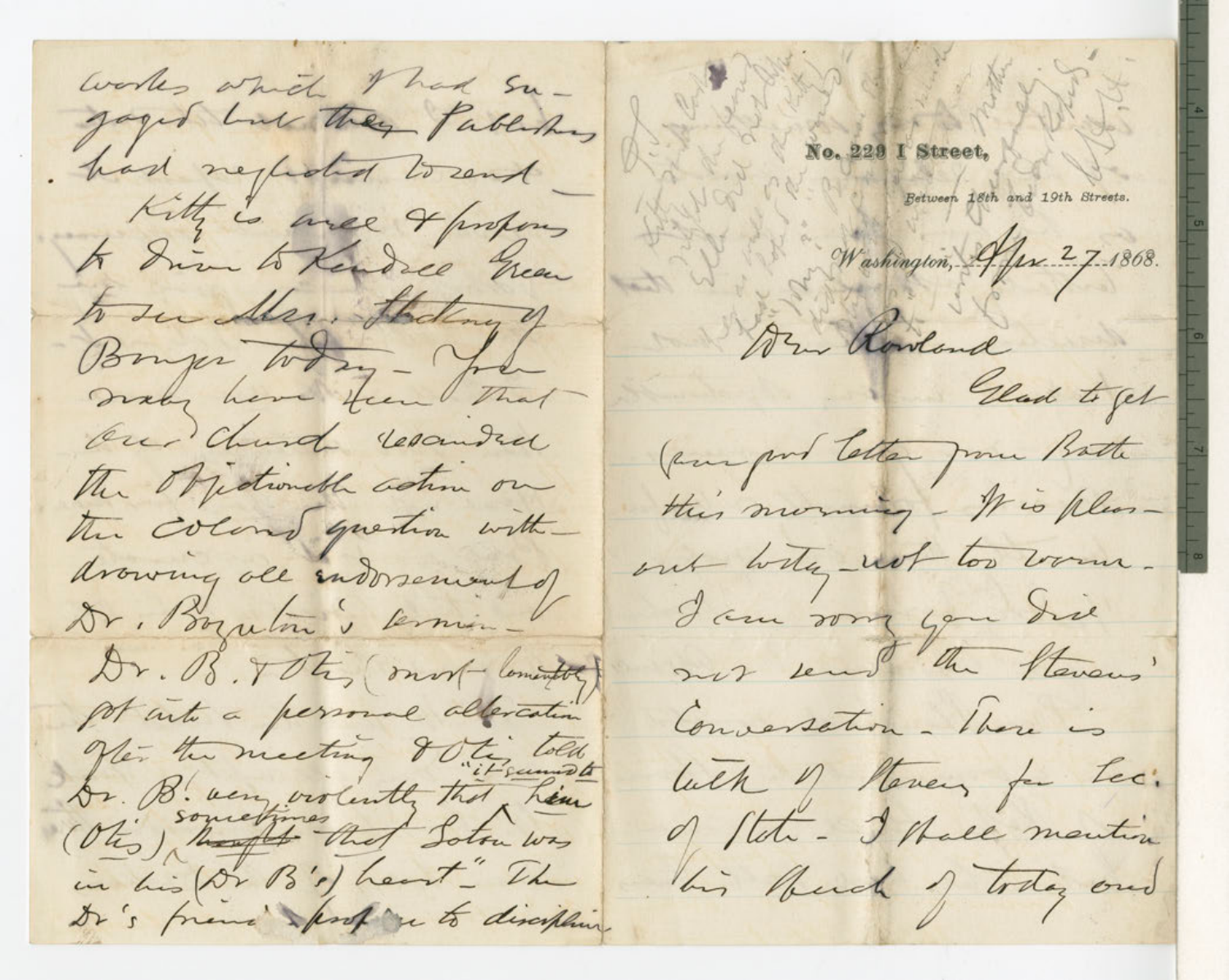wanted to my comething of his religious Character os he has been mort letterly observed in that direction - hered not had it in any objectmentle Long - nor give nomes. Besides fortunate or buforhundely there are not 1/2 day formom in Northington who read the advance. Pres. Klanchard nomated in a sermon at the House 1 Kele Hall a Conversotion be had with there

but I did not tele note to Common refert it contr referent occurry. Testof for can give me the acts of har tol. next-Thall not use more then two sentences of d-Hove not the bace for more. But wont it accuerte and truly indicative of his thate of mind that W. M. send the holest the next day all right - fink b. has had forwarded they more loes. of the Didens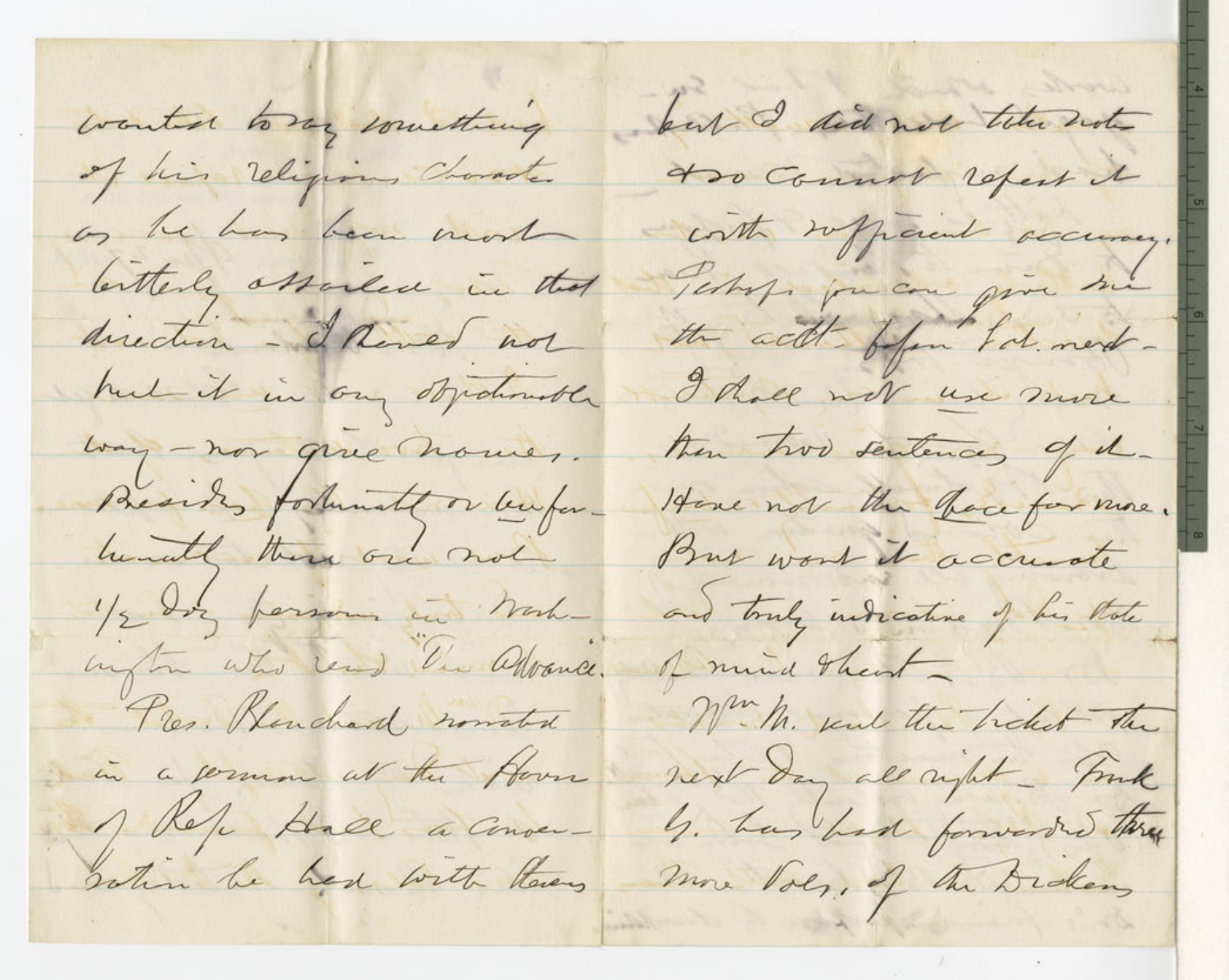| 4/27/1868 | <i>From:</i> C. H. Howard                                                 | To: Rowland [B. Howard] |
|-----------|---------------------------------------------------------------------------|-------------------------|
| CHH-202   | No. 229   Street<br>Between 18th and 19th<br><b>Streets</b><br>Washington |                         |

[Letterhead] No. 229 I Street Between 18th and 19th Streets Washington,

Apr 27 1868

Dear Rowland [B. Howard]

Glad to get your good letter from Bath this morning. W is pleasant today - not too warm.

I am sorry you did not send the Stevens' Conversation. There is talk of Stevens for Sec. of State. I shall mention his speech of today and wanted to say something of his religious character as he has been most bitterly assailed in that direction. I should not put it in any objectionable way - nor give names. Besides fortunately or unfortunately there are not  $\frac{1}{2}$  doz persons in Washington who read "The Advance".

Pres. Blanchard narrated in a sermon at the House of Rep Hall a conversation he had with Stevens but I did not take notes & so cannot repeat it with sufficient accuracy. Perhaps you can give me the acct before Sat. next. I shall not use more than two sentences of it. Have not the space for more. But want it accurate and truly indicative of his state of mind & heart.

Wm. M. sent the ticket the next day all right. Frank G has had forwarded three more Vols. of the Dickens works which I had engaged but the Publishers had neglected to send.

Kitty is well & proposes to drive to Kendall Green to see Mrs. <Stickny> of Bangor today. You may have seen that our Church rescinded the objectionable action on the colored question withdrawing all endorsement of Dr. Boynton's sermon. Dr. B . & Otis (most lamentably) got into a personal altercation after the meeting & Otis told Dr. B. very violently that "it seems to him (Otis) sometimes that Satan was in his (Dr B's) heart". The Dr's friends propose to discipline

[missing rest of letter]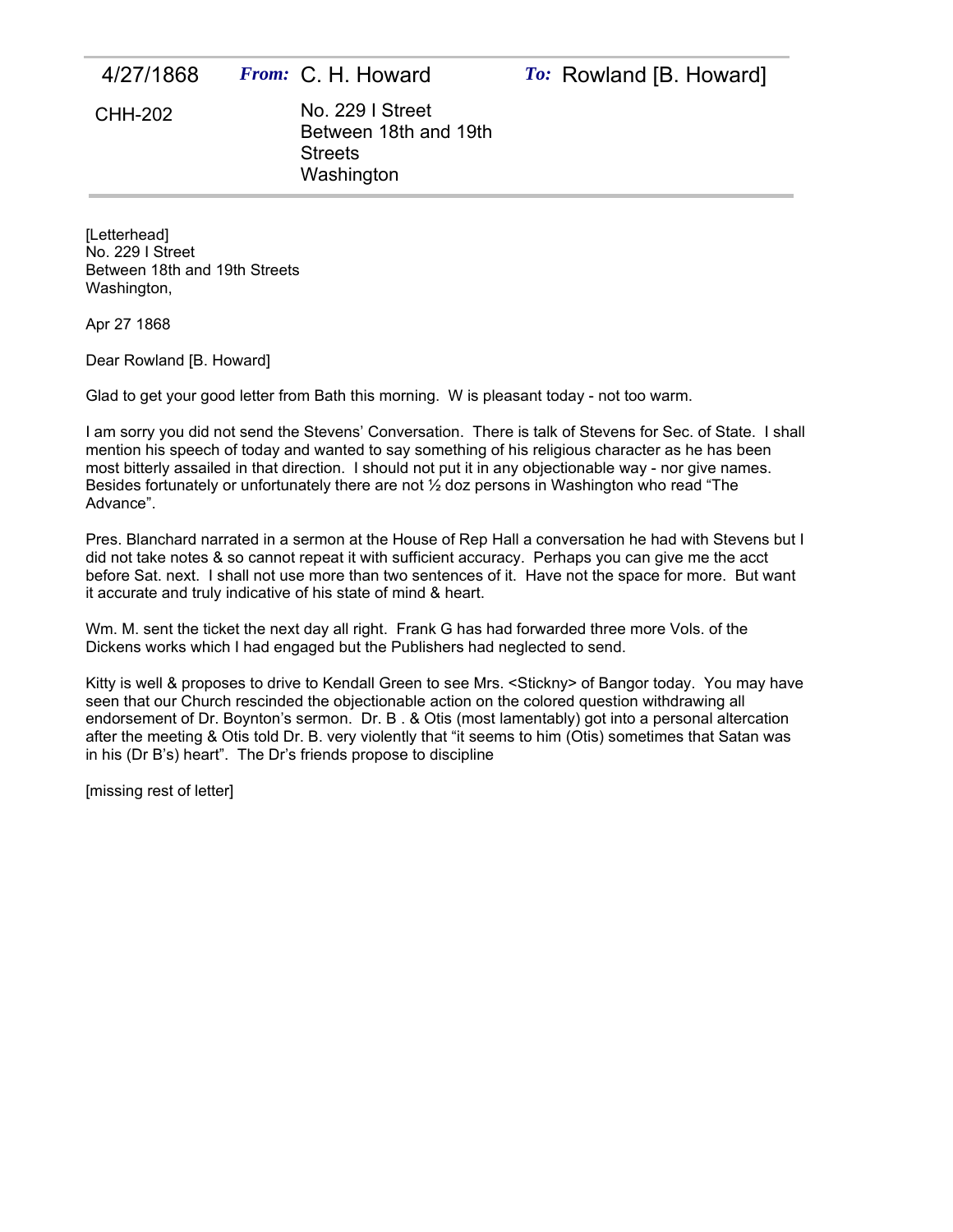July 1868 Bur Brother your form with \$50 July at hand-The consent due on the not as reckoned at bus Bruk is \$120.61 to  $78.91$ Aug. 6 - The date is May 6 186 7 - Thurs was  $\uparrow$  $1868 - and   
171868  
1850 = 16 m$ That you may work to pay before Angust from whole for wrote - of 50 for 200g Richon it or and souf 120 To will Estevan any balance If Jerum due - I have such the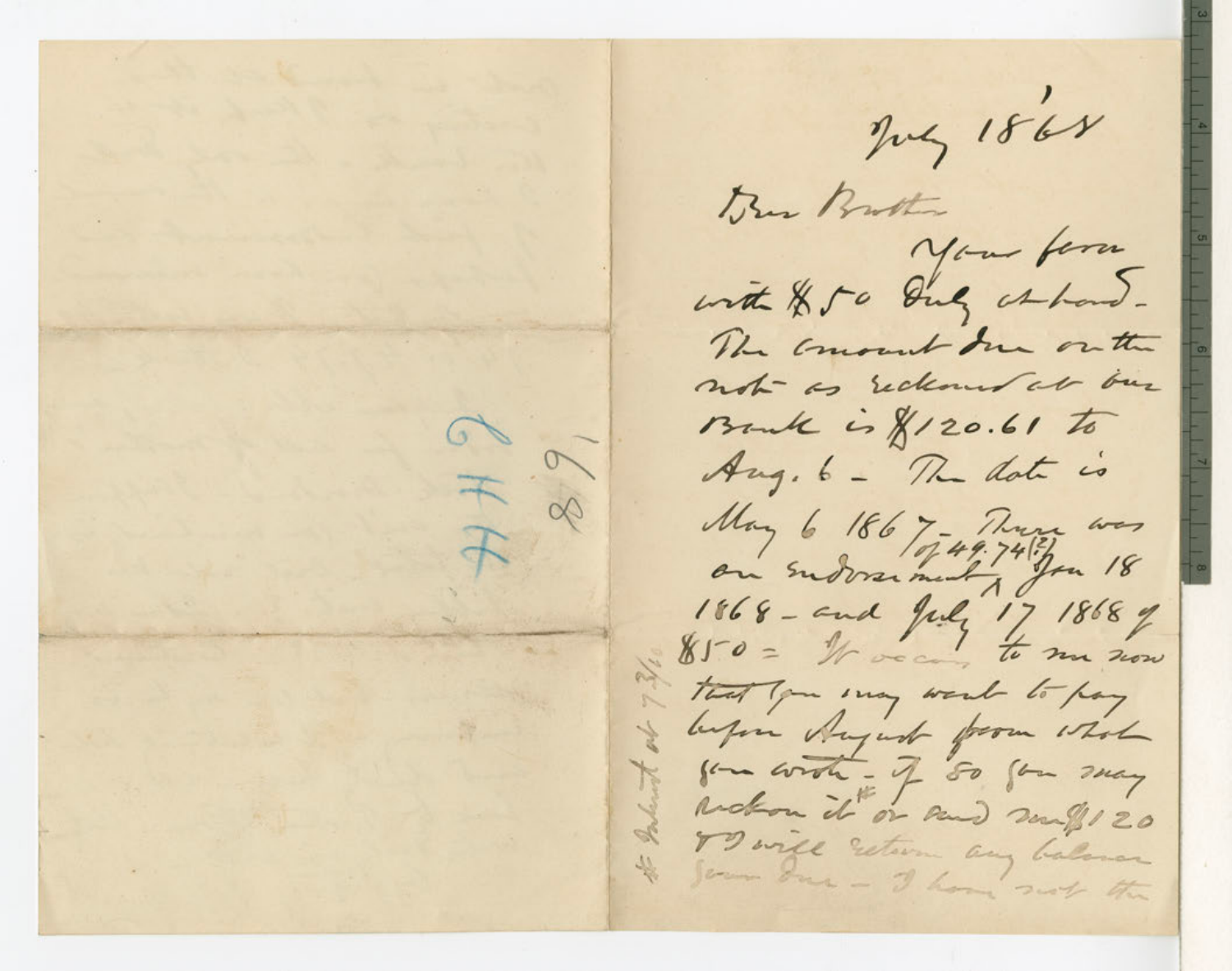not - in hand at this conting on I keep it in the bank - the only don't I home is as to the mount of first Enstmement and perhaps for home memoral am of that - It was setten 49 .74 or 47.74 I think -. I gear the . Little, an order for all of mother's Hoch Dividend - Tappon the suit for mentioned is the total - bid not has Libby with ? Som sony When of Kulph's Continued Mesures - but for my he is unfrom - It is interest hol and dusty here - all only-Love to Mother Mora- With